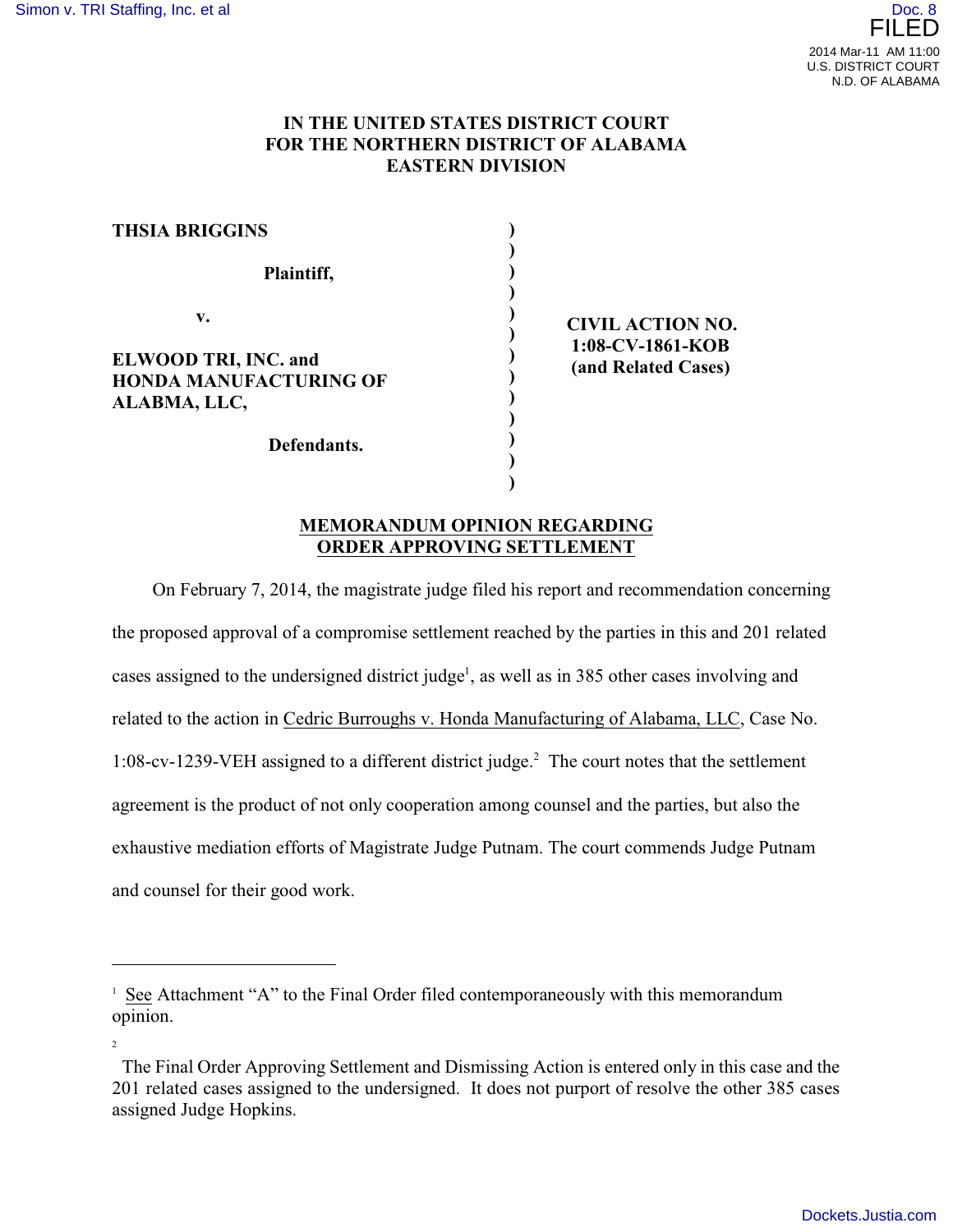Prior to the filing of his report and recommendation, the magistrate judge entered orders requiring plaintiffs' counsel to notify the individual plaintiffs of the terms and conditions of the proposed settlement, including the procedures for objecting to the proposed settlement and the back-pay recoveries each plaintiff should expect to receive under the settlement. Notification was mailed to each plaintiff by counsel on or soon after November 12, 2013 (see doc. 253, p. 5), expressly advising each plaintiff of the right to appear personally and object to the proposed settlement at a fairness hearing scheduled on December 10, 2013. On December 10, 2013, the magistrate judge convened the fairness hearing pursuant to Lynn's Food Stores, Inc. v. United States, 679 F.2d 1350 (11th Cir. 1982), but no plaintiffs or persons purporting to speak for any of them appeared at the hearing. No one submitted written objections to the proposed settlement to the court.

Following the December 10 fairness hearing, the magistrate judge filed his report and recommendation on February 7, 2014, recommending generally that the proposed settlement be approved by the court, with the exception of two provisions. The magistrate judge recommended that the court reject approval of Paragraph 9 of the proposed settlement agreement<sup>3</sup>, which would require that the agreement and its terms remain confidential. The magistrate judge also recommended that the court reject approval of a portion of Paragraph 10, which would impose on any late-objecting plaintiff the fees and costs incurred by defendants in filing any motion to enforce the settlement agreement against such a plaintiff. The magistrate judge also found that the fees to be awarded plaintiffs' counsel are reasonable in the circumstances of these cases, and he recommended approval of the fee award.

<sup>&</sup>lt;sup>3</sup> See Attachment "B" to the Final Order filed contemporaneously with this memorandum opinion.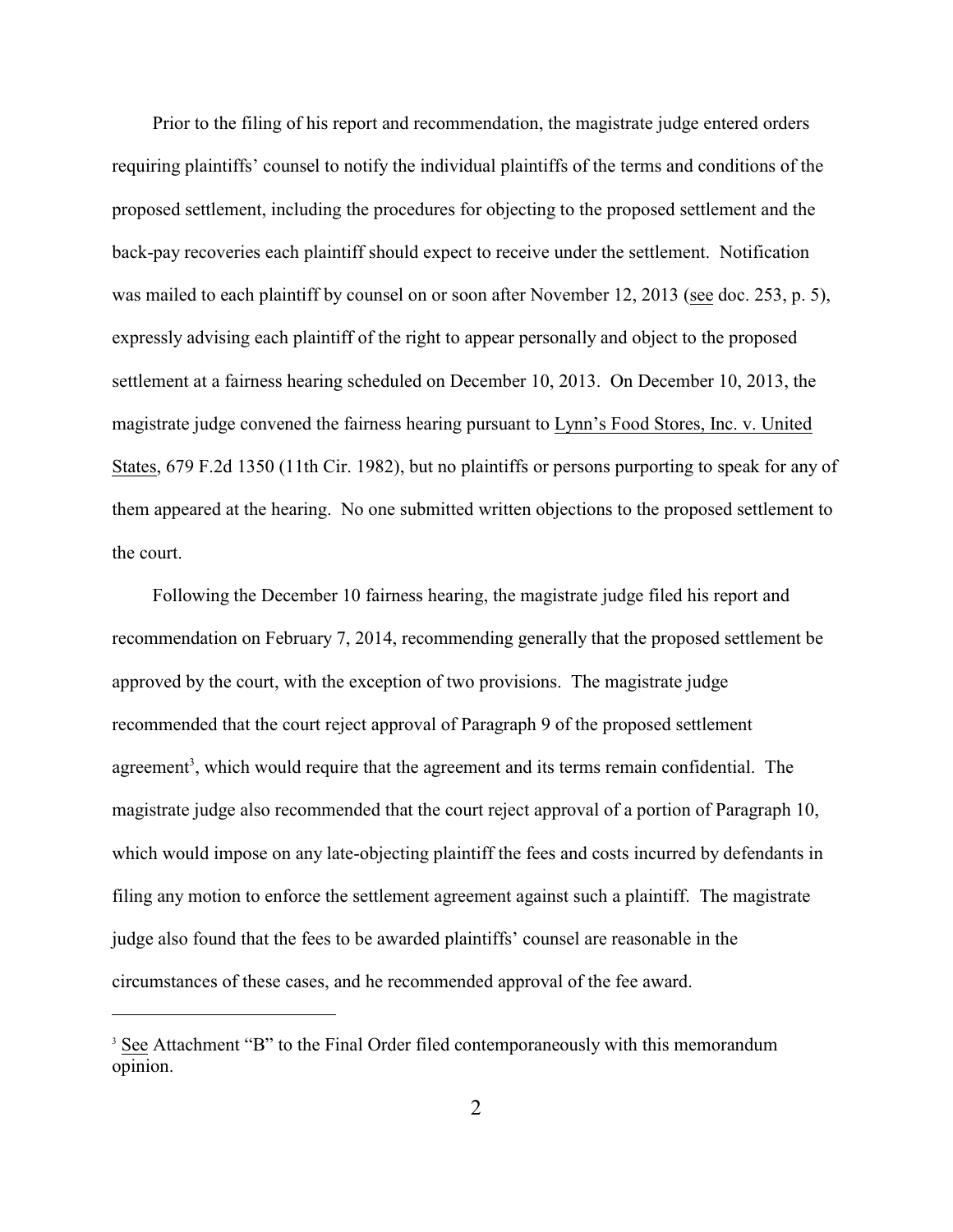To date, no party has filed an objection to the report and recommendation. The court has carefully reviewed and considered *de novo* the report and recommendation, as well as the materials submitted by the parties in support of the proposed settlement, and the court finds that the report is due to be and hereby is ADOPTED and the recommendations in it ACCEPTED. The court agrees that the proposed settlement is a fair and adequate compromise of the genuinely contested claims of overtime pay by the plaintiffs. For the reasons explained by the magistrate judge, the claims of overtime were genuinely disputed both as to entitlement to any overtime compensation and the amounts that might be owed. The parties reached a fair and adequate compromise to resolve disputes over whether any overtime pay was due each plaintiff, whether it is possible to accurately quantify any overtime each plaintiff may claim, and, by extension, whether plaintiffs are entitled to any liquidated damages. The court agrees that the negotiated fees and expenses of plaintiffs' counsel are fair and reasonable and do not reduce the amount each plaintiff is entitled to receive under the settlement.

The court also agrees with the magistrate judge that Paragraph 9 and a part of Paragraph 10 of the proposed settlement agreement should be rejected. The court agrees with the observation made by Judge Thompson that "[a]bsent some compelling reason, the sealing from public scrutiny of FLSA agreements between employees and employers would thwart the public's independent interest in assuring that employees' wages are fair and thus do not endanger 'the national health and well-being.'" Hogan v. Allstate Beverage Co., 821 F. Supp. 2d 1274, 1283 (M.D. Ala. 2011) quoting Brooklyn Savings Bank v. O'Neil, 324 U.S. 697, 708, 65 S. Ct. 895, 89 L. Ed. 1296 (1945). Confidentiality provisions may not be extracted as a part of the price of compromise, "for they prevent the employee from alerting other workers to potential FLSA

3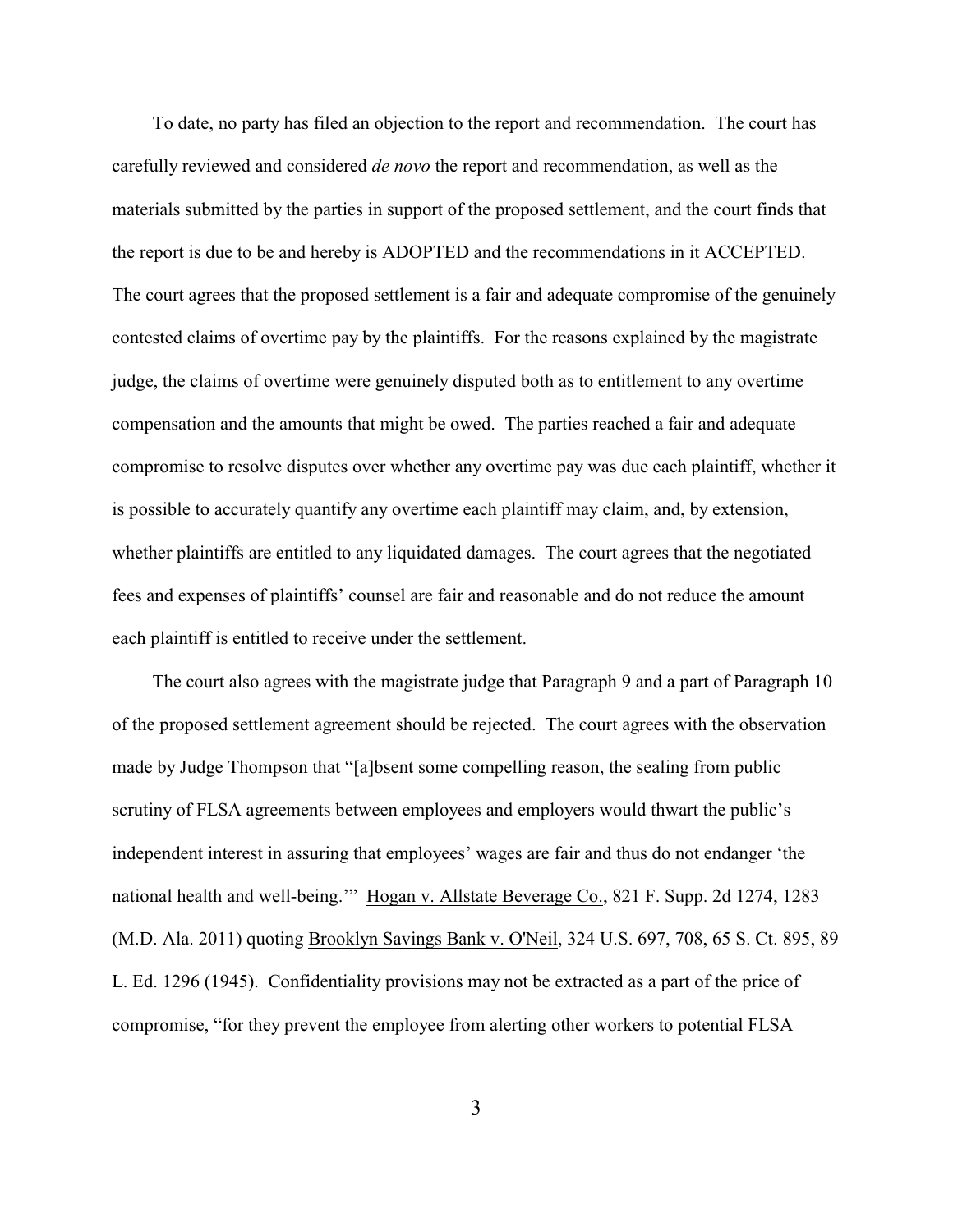violations on pain of personal liability" and by enabling the employer to "'retaliate against an employee for exercising FLSA rights' by advising other employees of FLSA violations." Hogan v. Allstate Beverage Co., 821 F. Supp. 2d 1274, 1284 (M.D. Ala. 2011). To uphold such provisions, the proponents must show "compelling reasons," Crabtree v. Volkert, Inc., 2013 WL 593500, \*4 (S.D. Ala. Feb. 14, 2013), which simply have not been shown to exist in these cases.

Likewise, that part of Paragraph 10 that allows the defendants to seek their fees and expenses incurred in connection with any motion to enforce the settlement against any plaintiff that balks at fulfilling it unduly undermines the voluntariness of the compromise achieved and extracts a price for recognition of the plaintiffs' FLSA rights, particularly as to those plaintiffs who can establish that they were unaware of the proposed settlement. As to plaintiffs who are unaware of the proposed settlement or otherwise were prevented from expressing opposition, imposing fees and costs on them to oppose the settlement later when they learn of it violates their due process rights. Thus, the court will reject that part of Paragraph 10 allowing defendants to seek fees and expenses for enforcement motions as to those plaintiffs who can establish they were unaware of the settlement or otherwise prevented from stating their objections to it until after this date.

Further, the court expressly finds that the proposed attorneys' fees and expenses due to plaintiffs' counsel under the proposed settlement agreement, as set out in the magistrate judge's report and recommendation, are fair and reasonable. In doing so, the court takes into account the "lodestar" method of calculating fees and the factors enumerated in Johnson v. Georgia Highway Express, Inc., 488 F.2d 714 ( $5<sup>th</sup>$  Cir. 1974). The fees and expenses determined by the magistrate judge in the report and recommendation are hereby ADOPTED as the court's own fee/expense